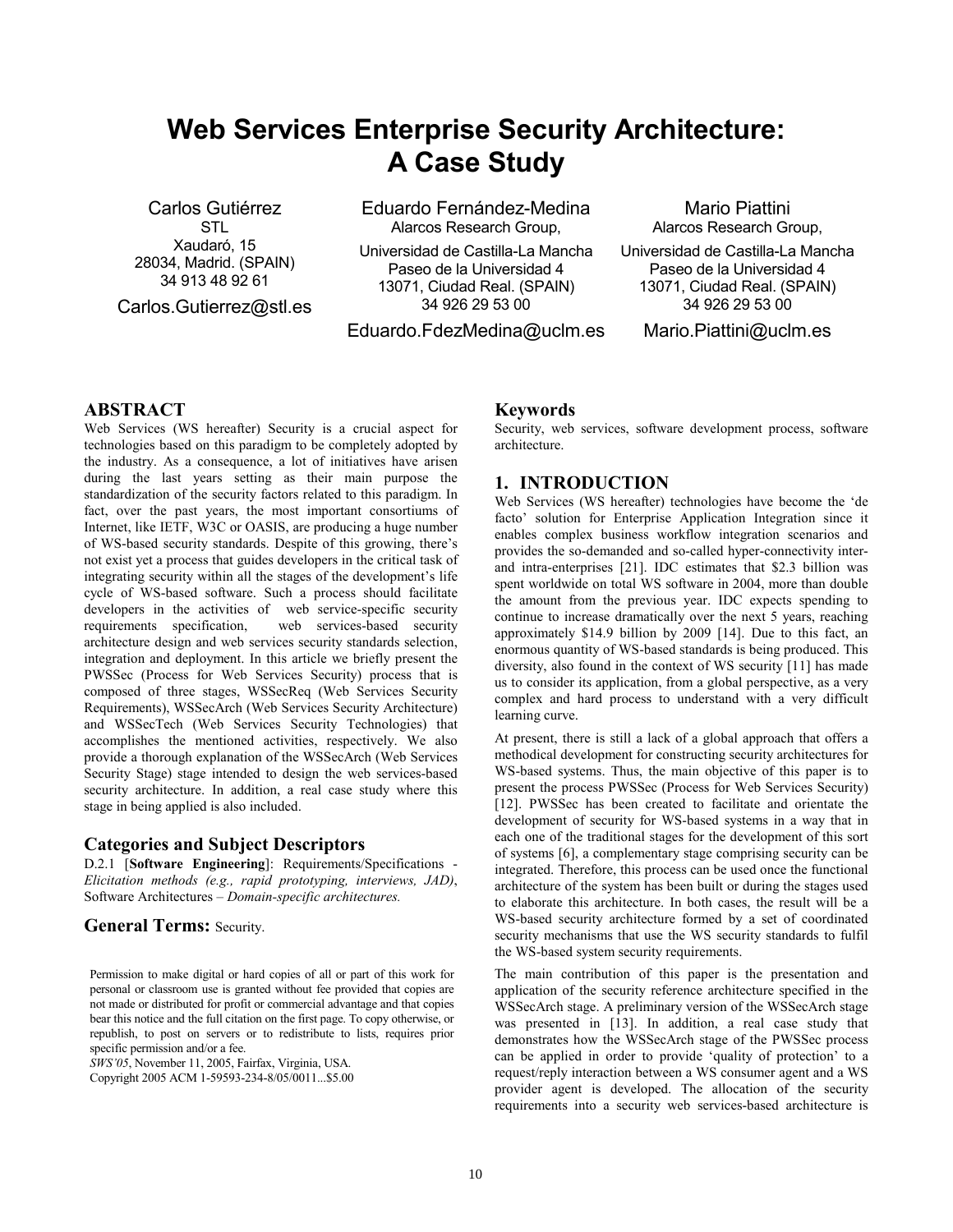explained and the necessary security policies to be defined are stated. In addition the web services-based security reference architecture will be developed explaining how its main elements interact in order to address both functional and security requirements.

The case study presented in this article is a real development that is being carried out between three bank organizations and a stateowned company dedicated to sport and lottery gambling (hereafter SportGamblingOrg). When a participant wins a prize higher than 600 euros, he has to go to one of the predetermined bank organizations, identify himself and request the payment of his prize. The branch of the bank organization where the participant goes to get his prize has to connect with a Legacy Backend system, managed by the SportGamblingOrg organization, by means of a web service consumer agent. This web service consumer agent carries out a request/reply interaction with a web service provider agent located at the SportGamblingOrg organization. The SportGamblingOrg's web service interacts with a Central Legacy Backend system by offering three main operations: prize's payment request, prize's payment state request and bank organization's prize's payment report request. The Central Legacy Backend system is the ultimate responsible for deciding whether certain lottery ticket has a prize or not. The bank organization's branch can pay the prize to the participant if, it has previously obtained a prize's payment's confirmation from the Central Legacy Backend system.

When the Central Legacy Backend system verifies that the lottery ticket has a prize assigned that has not been paid yet, it sends a confirmation response to the SportGamblingOrg's web service provider agent that, in turn, sends the response to the bank organization's web services consumer agent.

Once the Central Legacy Backend system replies with a payment confirmation it changes the state of the lottery ticket to 'payed' state. When the bank organization's branch receives the confirmation stating that the lottery ticket given by the participant has a prize, it can proceed to carry out the real payment on behalf of the participant. Figure 1 shows the use cases that the aforementioned system should implement.



**Figure 1. Use case view of the case study.**

In section 2, a brief introduction to the PWSSec process is presented; in section 3, the security requirements elicited for the case study are listed; in section 4, the WSSecArch is presented in a detailed fashion and the case study is developed; in section 5, conclusions and future work are indicated.

### **2. PWSSec overview**

In this section we provide an overall view of the PWSSec process, including its main objectives, basic principles and the stages into which it is divided.

In general terms, the main characteristics of this process are:

- Iterative and incremental. The model chosen for the PWSSec process is iterative and incremental [4, 17, 18], thereby facilitating the gradual integration of WS-based security.
- It facilitates the traceability and re-usability of the process as well as the interoperability and re-usability of the product. Both principles are derived from the practical nature it has been felt necessary to confer on the process. Traceability means the capacity for tracing the properties of the system along with the different levels of abstraction, offering controlled support for modifying and extending the system [4]. Process reusability will allow its application in different domains, within the context of WS-based systems, while product re-usability will guarantee us the fastest possible development cycles based on proven solutions. The interoperability of the product consists in identifying the responsibility in terms of logical security services.

It includes concepts and techniques developed within the scope of Security Requirement Engineering and Risk Management and Analysis [1, 9, 10, 19, 30].

Figure 2 illustrates the stages into which the PWSSec is structured.



**Figure 2. Stages and products in the PWSSec development process.** 

Each of the stages defined in PWSSec describes its inputs, outputs, activities, actors and, in some cases, there are guides, tools and techniques which complement, improve and facilitate the set of activities developed within these stages. Following, a brief description of these stages will be presented (more details could be found in [12]):

 **- WSSecReq** (Web Services Security Requirements): The main purpose of this stage is to produce a specification (or a part of it) of the security requirements of the WS-based "to-be-constructed" system. Its input is composed by a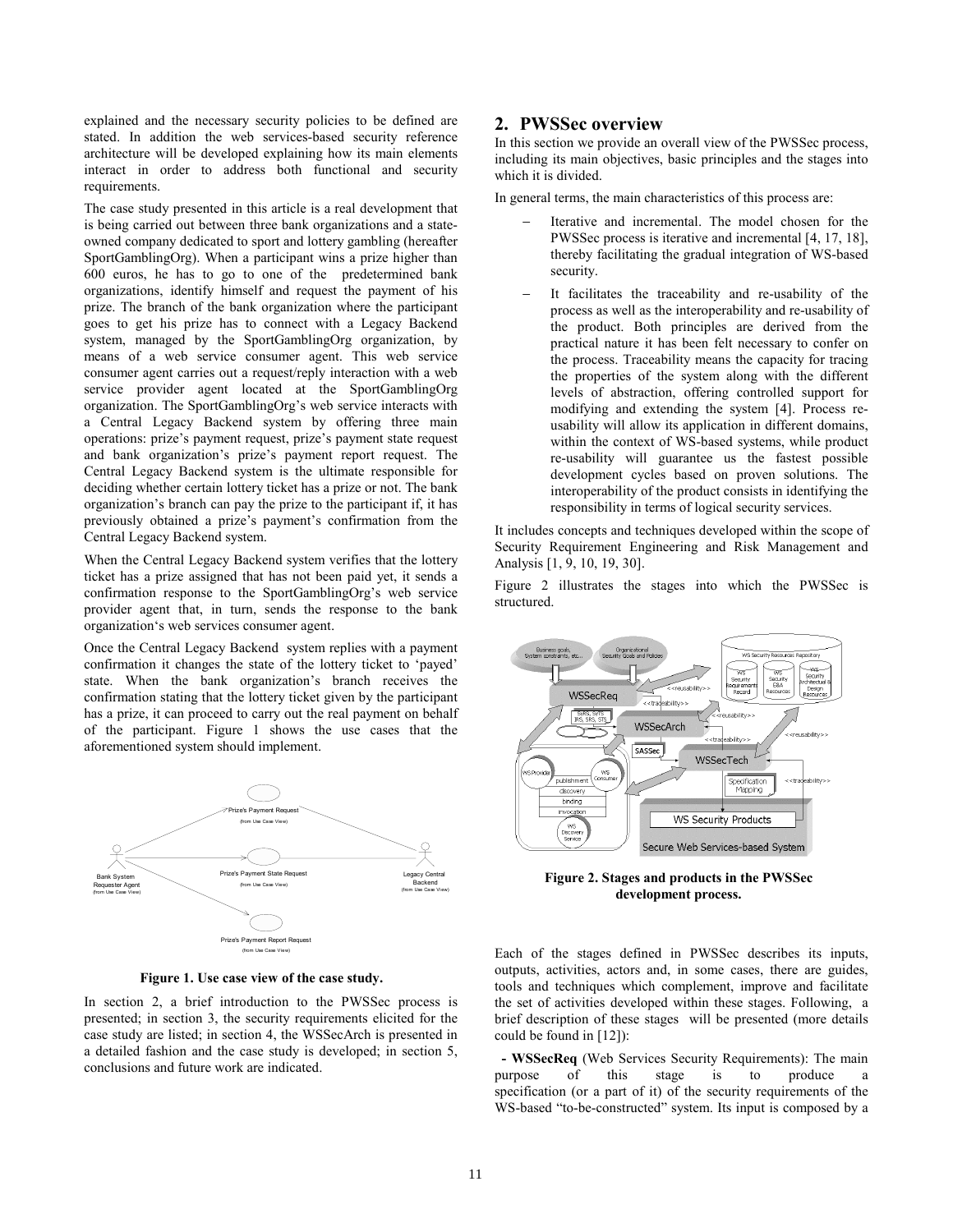#### **Table 1. Security Requirements related to message authentication, integrity, confidentiality and authorization.**

| Id                          | 001013                          |                                                                                                                                                          |  |  |
|-----------------------------|---------------------------------|----------------------------------------------------------------------------------------------------------------------------------------------------------|--|--|
| Quality Factor              | Security                        | The WS provider agent WS-PrizePaymentTeller shall verify the authenticity of the                                                                         |  |  |
| <b>Quality Subfactor</b>    | Data<br>Origin                  |                                                                                                                                                          |  |  |
|                             | Authentication                  | request message(s) sent by the WS consumer agent WS-BankOrg-XXX at both,<br>HTTP transport and SOAP message-level with the aim of avoiding sophisticated |  |  |
| Security Use Case           | SUC-00201                       |                                                                                                                                                          |  |  |
| Priority                    | ${\rm HIGH}$                    | attacks during the execution of use cases 'Superior Prize Payment Request',                                                                              |  |  |
| Criticality                 | <b>HIGH</b>                     |                                                                                                                                                          |  |  |
| Viability                   | OK                              | 'Superior Prize Payment Status Request', 'Superior Prize Payment Summary Report                                                                          |  |  |
| Risk                        | <b>HIGH</b>                     | Request' in the 99.99% of the use cases' instantiation.                                                                                                  |  |  |
| Source                      | SportGambling                   |                                                                                                                                                          |  |  |
| <b>Includes</b>             | 1019                            |                                                                                                                                                          |  |  |
| Excludes                    | ÷.                              |                                                                                                                                                          |  |  |
|                             |                                 |                                                                                                                                                          |  |  |
| Id                          | 001014                          |                                                                                                                                                          |  |  |
| <b>Ouality Factor</b>       | Security                        |                                                                                                                                                          |  |  |
| Quality Subfactor           | Authorization                   |                                                                                                                                                          |  |  |
| Security Use Case           | SUC-00203                       | The WS provider agent WS-PrizePaymentTeller shall require WS consumer agent                                                                              |  |  |
| Priority                    | $HIGH$                          | WS-BankOrg-XXX to posses the necessary credentials, being pre-assigned by                                                                                |  |  |
| Criticality                 | HIGH                            | SportGambling organization, to be authorized to execute use cases 'Superior Prize                                                                        |  |  |
| Viability                   | OK                              | Payment Request', 'Superior Prize Payment Status Request', 'Superior Prize                                                                               |  |  |
| Risk                        | HIGH                            | Payment Summary Report Request' a minimum of 99.99% of the use cases'                                                                                    |  |  |
| Source                      | SportGambling                   | instantiations.                                                                                                                                          |  |  |
| <b>Includes</b>             | $\blacksquare$                  |                                                                                                                                                          |  |  |
| Excludes                    | L.                              |                                                                                                                                                          |  |  |
|                             |                                 |                                                                                                                                                          |  |  |
| Id                          | 001018                          |                                                                                                                                                          |  |  |
| Quality Factor              | Security                        |                                                                                                                                                          |  |  |
| Quality Subfactor           | Communications                  |                                                                                                                                                          |  |  |
|                             |                                 |                                                                                                                                                          |  |  |
|                             |                                 |                                                                                                                                                          |  |  |
|                             | Confidentiality                 | The WS consumer agent WS- BankOrg-XXX shall protect requests, at both HTTP                                                                               |  |  |
| Security Use Case           | <b>SUC-00204</b><br><b>HIGH</b> | transport-level and SOAP message-level, transmitted so that the winner personal                                                                          |  |  |
| Priority                    |                                 | info would be only visible to the WS provider agent WS-PrizePaymentTeller                                                                                |  |  |
| Criticality                 | <b>HIGH</b><br>OK               | resisting sophisticated attacks during the execution of use case 'Superior Prize                                                                         |  |  |
| Viability                   |                                 | Payment Request' in 99.99% of the use case's instantiation.                                                                                              |  |  |
| Risk                        | <b>HIGH</b>                     |                                                                                                                                                          |  |  |
| Source<br><b>Includes</b>   | SportGambling<br>$\overline{a}$ |                                                                                                                                                          |  |  |
|                             |                                 |                                                                                                                                                          |  |  |
| Excludes                    |                                 |                                                                                                                                                          |  |  |
|                             |                                 |                                                                                                                                                          |  |  |
| Id                          | 001019                          |                                                                                                                                                          |  |  |
| <b>Ouality Factor</b>       | Security                        |                                                                                                                                                          |  |  |
| <b>Quality Subfactor</b>    | Communications                  | The WS consumer agent BankOrg-XXX shall protect the requests it transmits, at                                                                            |  |  |
|                             | Integrity                       | both transport- and message-level, from possible modifications, deletions and                                                                            |  |  |
| <b>Security Use Case</b>    | <b>SUC-00206</b>                | insertions over its payload due to sophisticated attacks on integrity during the                                                                         |  |  |
| Priority                    | HIGH                            | execution of the use cases 'Superior Prize Payment Request', 'Superior Prize                                                                             |  |  |
| Criticality                 | <b>HIGH</b>                     | Payment Status Request', 'Superior Prize Payment Summary Report Request' a                                                                               |  |  |
| Viability                   | OK                              | minimum of 99.99% of the use cases' instantiations.                                                                                                      |  |  |
| Risk                        | <b>HIGH</b>                     |                                                                                                                                                          |  |  |
| Source                      | SportGambling                   |                                                                                                                                                          |  |  |
| <b>Includes</b><br>Excludes | 001013<br>$\blacksquare$        |                                                                                                                                                          |  |  |

specification of the scope that we want to comprise during the current iteration (e.g.: if we have a definition of the Use Cases available, we can select those that we want to cover and use them as an input for the iteration), the business and security goals defined for the system as well as the part of the organizational security policy that we estimate that may impact on the system design. The output is basically formed by: i) A threat attack tree [25] associated with the WS business and application pattern [6] identified within the analyzed functionality; ii) Every built attack tree's leaf will show a threat [33] that can refined by a set of attack scenarios, defined as misuse cases according to [2, 26], organized into attack profiles [20], and represented according to the Quality if Service UML profile [24]; ii) every misuse case must have related a set of security use cases, according to Donald G. Firesmith [8], that state how the system should respond to the associated misuse case; iii) A formal specification of the security requirements for the scope of the system based on SIREN [29]. These requirements will have been derived after instantiating the WS security requirements templates associated with every security use case. This stage is supported by two repositories: i) *WS*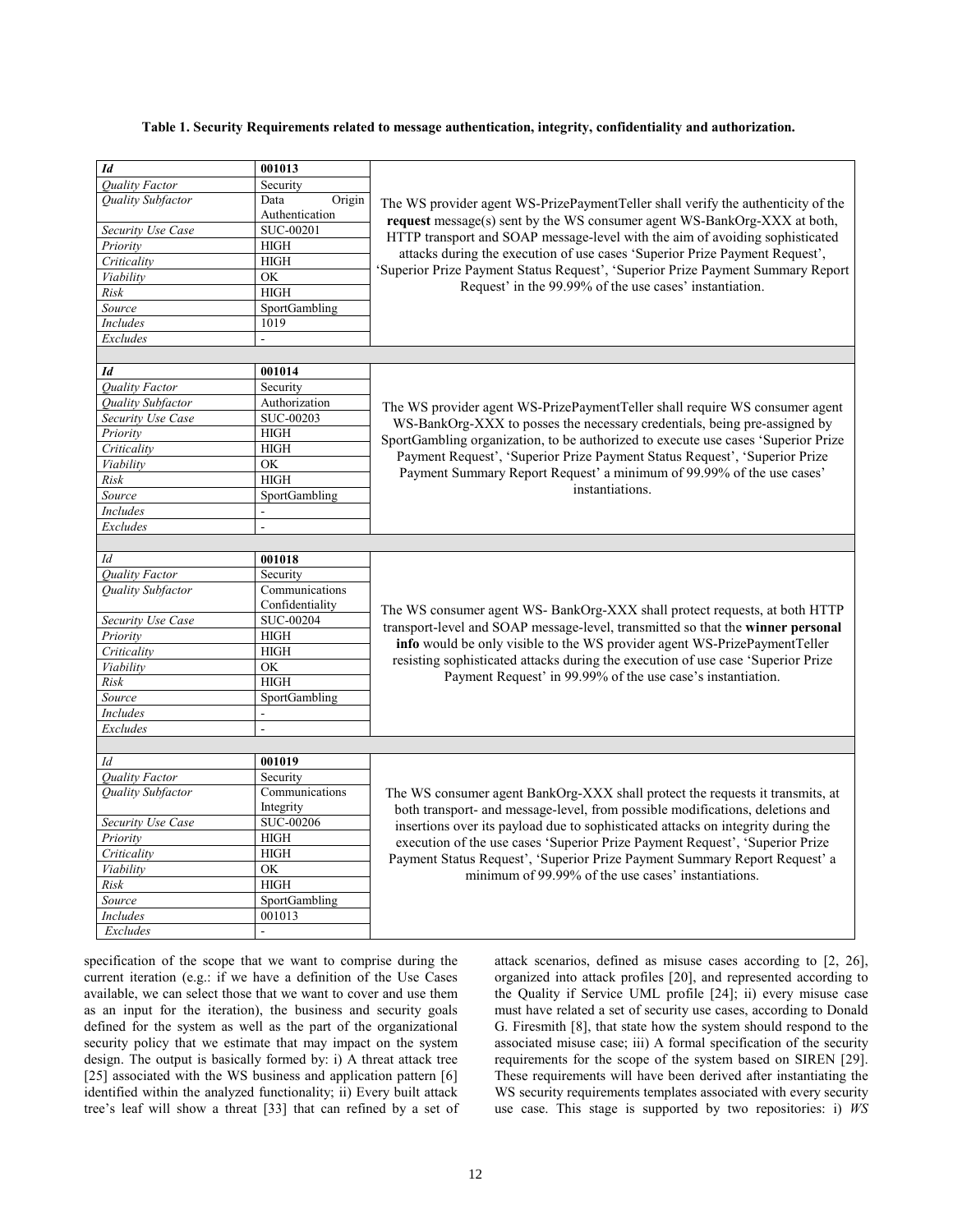*Security E&A Resources*, that contains all the artefacts mentioned above but the security requirements specification; ii) *WS Security Requirements Record* that contains a set of generic security requirements that can be applied to WS-based systems within diverse domains [29].

**- WSSecArch** (Web Services Security Architecture): This stage has as its main objective to allocate and integrate the security requirements specified in the WSSecReq stage by identifiying the appropriate security WS architectural patterns and the security services derived from them. The input of this stage is composed of: i) business goals of the current iteration; ii) organizational security goals and policies taken into account during the current iteration; iii) the set of attack and security scenarios developed in WSSecReq; and iv) the set of security requirements defined in the specifications SyRS (System Requirements Specification), SRS (Software Requirements Specification), SyTS (System Tests Specification), STS (Software Tests Specification), IRS (Interfaz Requirements Specification) developed in WSSecReq stage. The output is a complete specification of the developed security architecture, called Software Security Architecture Specification (SASSec), indicating: i) how the functional requirements used as input to the stage are integrated into the specifications mentioned above; ii) what security requirements are achieved and how are the allocated in the architecture [27]; and iii) what are the security WS that need to be introduced as security mechanisms.

**- WSSecTech** (Web Services Security Technologies): The main purpose of this stage is to define a set of standards that will implement the Abstract Security Services identified in the previous stage. Its principal input will be the SASSec elaborated then. Output will be a description of the set of standards identified for each Abstract Security Service together with the reasoning framework that made us select it and a security architecture design. The activities carried out in this stage are the following: i) WS-based Security Standards Identification; and ii) Deployment Security Policies Definition.

### **3. BACKGROUND**

In order to show how the WSSecArch stage has been applied to our case study, we firstly needed to apply the WSSecReq stage. As a result of the application (as explained in [12]) of this stage to the case study we obtained a set of quality-of-protection and authorization security requirements presented in Table 1.

This set of security requirements, jointly with the set of functional, misuse and security use cases, form the main input for the WSSecArch stage

### **4. WSSecArch**

A preliminary vision of the WSSecArch was presented in [13]. In this paper we will present a more detailed view of this stage and, in particular, the application of the security reference architecture to the aforementioned case study.

In Figure 3, the steps which the WSSecArch is divided into are presented. In this paper we will focus on the Security Pattern



**Figure 3. Tasks defined within the WSSecArch stage.** 

Identification, Security Policy Specification and the Security Architecture Design activities.

The WS-based security reference architecture has as its main objective to guide system designers in the task of allocating the security requirements into the security architecture and to provide an organizational and administrative basis on which functional WS, security WS and security policies can be developed, deployed and reused within the enterprise.

A description of the main elements that make up the WS-based security reference architecture can be found in [13]. The central element of this reference architecture is the Web Services Security Kernel (WSSecKern). The set of functional WS (e.g.: *WS-PrizePaymentTeller*) deployed within an enterprise reside in Security Zones. Every Security Zone has one or more WSSecKern. A WSSecKern is responsible for managing a set of WS-based security services that, in turn, implement a set of WSbased security standards. One of the WSSecKern deployed within a Security Zone will act as the master for that Security Zone. The Master WSSecKern of a Security Zone intercepts all incoming/outgoing messages directed to/from the functional WS located within the Security Zone it belongs to. In addition, the Master WSSecKern enforces the suitable security policies to all incoming/outgoing messages. The functional WS are located in Security Zones. The criteria of allocating functional WS into one Security Zone or another depends on the enterprise and project's context. For instance, the enterprise where the case study is being developed distinguishes one Security Zone: a Critical Security Zone, where all the WS provider agents that need to interact with the Central Legacy Backend system for fulfilling their tasks are deployed. Every Security Zone has assigned a Security Zone Administrator responsible for the monitoring and administration of the security and functional WS deployed within that zone.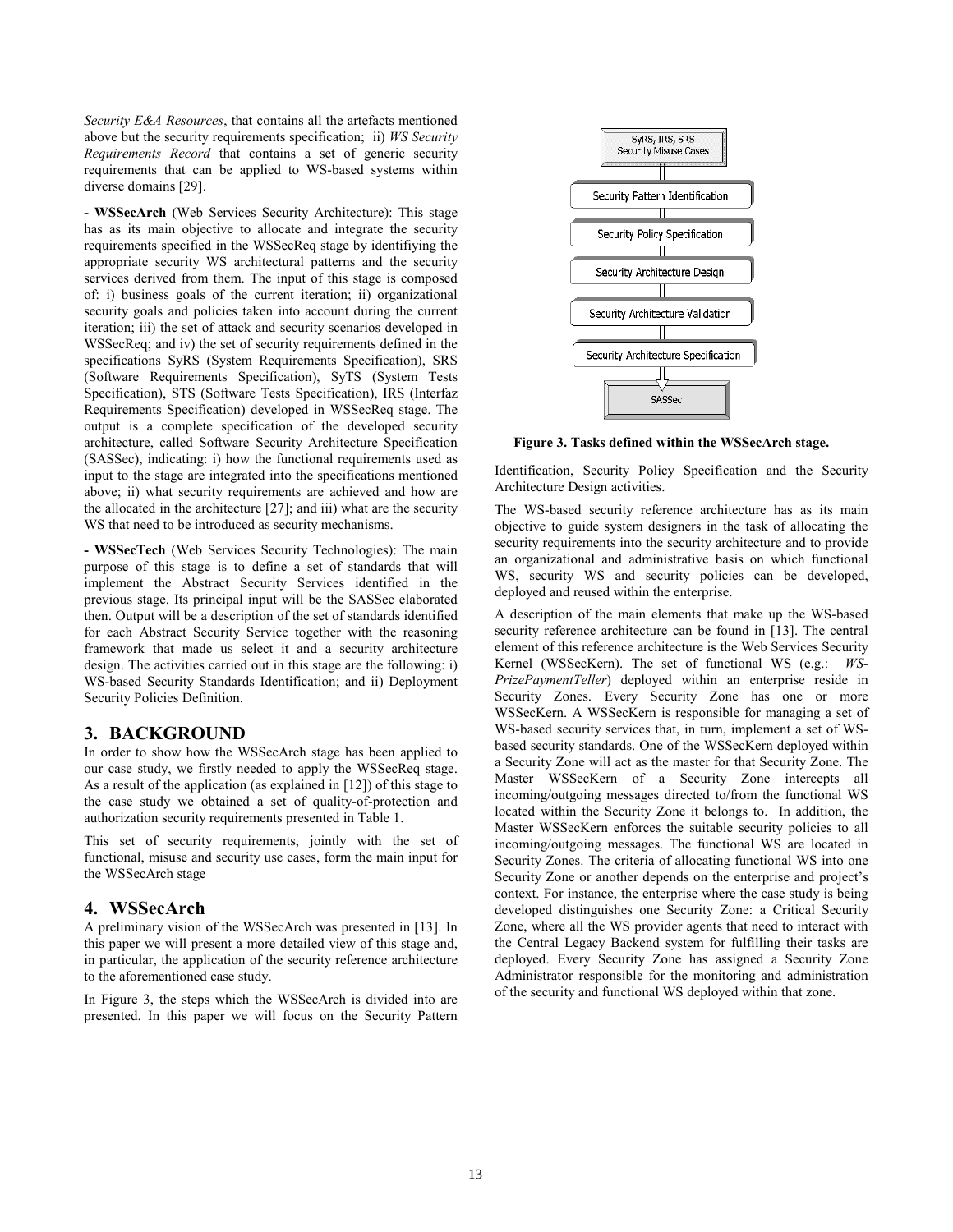…

```
<wsdl:message name="QoPProtectionRequest"> 
   <wsdl:part name="SOAPMsg" 
         element="soapEnv:Envelope"/> 
   <wsdl:part name="QoPProtectionProperties" 
         element="tns:QoPProtectionProperties"/> 
  </wsdl:message> 
  <wsdl:message name="QoPProtectionResponse">
```
 <wsdl:part name="QoPProtectionResponse" element="soapEnv:Envelope"/> </wsdl:message>

```
and the contract of the contract of the
  <wsdl:portType name="QoPSecurityService"> 
   <wsdl:operation name="protect"> 
    <wsdl:input message="tns:QoPProtectionRequest"/> 
    <wsdl:output message="tns:QoPProtectionResponse"/> 
   </wsdl:operation> 
</wsdl:portType> 
          …
```
#### **Figure 4. WSDL fragment that contains the message types and port type defined for the QoP security service.**

Each WSSecKern is responsible for managing one or more security WS. Every security WS addresses a type of security requirement by means of one or more mechanisms (e.g.: authorization based on RBAC or ACL's or Integrity based on either symmetric cryptography and Message Authentication Codes or asymmetric cryptography and digital signatures), standardized by one or more WS-based security standards.

## **4.1 Security Pattern Identification**

The mechanisms defined in the security architectural patterns could be abstracted from one or more standards or industry adopted 'de facto' solutions so that a reference security architecture with all its variants (specific solutions which the security pattern was abstracted from) can be described for certain security subfactors (e.g.: E. B. Fernandez [7] presents two WSbased security patterns that abstract XML-based firewall and assertion management solutions).

We've defined the QoP Security Pattern, abstracted from the mechanisms defined in the WS-Security specification [22], which address 'QoP' security requirements. That is, message confidentiality, message integrity and message authentication. This 'QoP' WS defines an interface for protecting and verifying the protection of SOAP messages. Figure 4 shows a fragment of the messages and port type definition of this security service. The WS-Security standard is the 'de facto' WS security standard that implements this security service.

In our case study we applied the WS QoP (Quality of Protection) architectural pattern in order to address security requirements **001013, 001018** and **001019.** That is, message authentication, integrity and confidentiality security requirements.

The WS QoP architectural pattern defines a security WS capable of protecting, and verifying the protection of, SOAP outbound/inbound messages, respectively. It defines a security policy template that should define the type of security requirement

```
<?xml version="1.0" encoding="UTF-8"?> 
<SecurityRequirements product="P456"> 
     <SecurityRequirement> 
            \leqid> 001013 \leq /id <subfactor>data_origin_authentication</subfactor> 
            <securityusecase><id>00201</id></securityusecase>
             <priority>HIGH</priority> 
             <criticality>HIGH</criticality > 
            <risk>HIGH</risk>
             <source><id>SportGambling</id></source> 
             <includes> 
                         <SecurityRequirementReference><Id>001019</Id></Se
            curityRequirementReference> 
            \langle/includes>
             <excludes></excludes> 
    </SecurityRequirement> 
     <SecurityRequirement> 
            \leqid>001014\leq/id> <subfactor>authorization</subfactor> 
            <securityusecase><id>00203</id></securityusecase>
             <priority>HIGH</priority> 
             <criticality>HIGH</criticality > 
            <risk>HIGH</risk>
             <source><id>SportGambling</id></source> 
             <includes></includes> 
             <excludes></excludes> 
    </SecurityRequirement> 
     <SecurityRequirement> 
             <id>001018</id> 
             <subfactor>communications_confidentiality</subfactor> 
            <securityusecase><id>00204</id></securityusecase>
             <priority>HIGH</priority> 
             <criticality>HIGH</criticality > 
             <risk>HIGH</risk> 
             <source><id>SportGambling</id></source> 
             <includes></includes> 
             <excludes></excludes> 
    </SecurityRequirement> 
    <SecurityRequirement> 
            \leqid>001019\leq/id> <subfactor>communications_integrity</subfactor>
             <securityusecase><id>00204</id></securityusecase> 
           <priority>HIGH</priority> 
                          <criticality>HIGH</criticality > 
                         <risk>HIGH</risk>
                          <source><id>SportGambling</id></source> 
                         <includes> 
                         <SecurityRequirementReference><Id>001013</Id></S
                         ecurityRequirementReference> 
                        </includes> 
                         <excludes></excludes> 
             </SecurityRequirement>
```

```
</SecurityRequirements>
```
#### **Figure 5. Security policy describing the set of security requirements of information system 456.**

its instance covers (message authentication & integrity, confidentiality), the specific security mechanisms to be used and the WS specification that it deploys.

As a result of this activity, the set of security WS required and derived from WS-based security architectural patterns should have been identified. Following, the security policies related to both, functional and security WS shall be stated.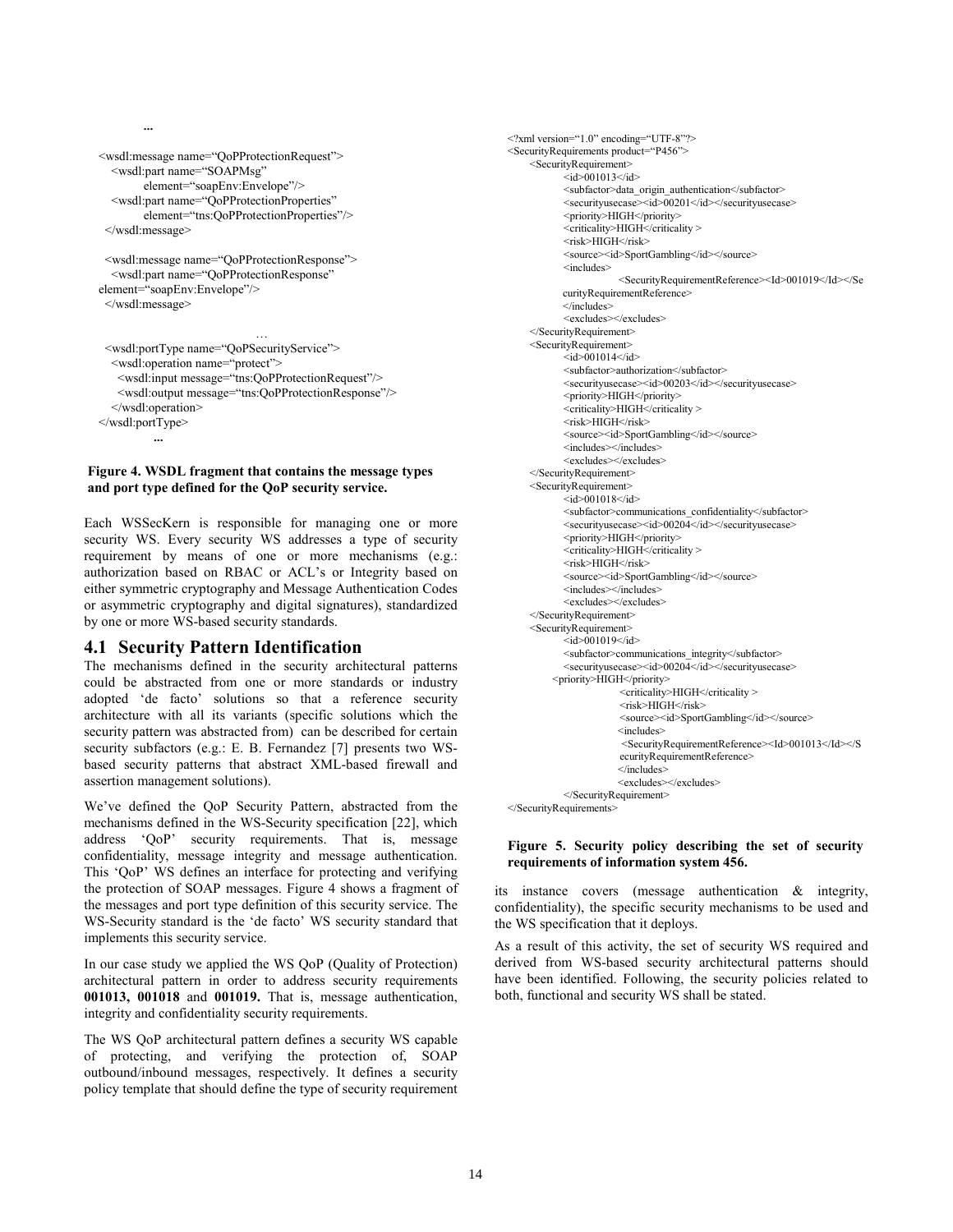```
… 
<wsdl:portType name="PrizePaymentInterface"> 
        <wsdl:operation name="PrizePaymentOperation" 
        wsa:Action="http://.../ws/PrizePaymentTeller/1.0/requests/PrizePaymentRequest"> 
          <wsdl:input 
                 message="tns:PrizePaymentRequestMessage" 
                 wsp:PolicyURIs="http://.../policies#PaymentPrizeInputMessagePolicy" 
 /> 
 … 
  </wsdl:operation> 
  <wsdl:operation name="PrizePaymentStatusOperation"> 
         <wsdl:input 
                 message="tns:PrizePaymentStatusRequestMessage" 
                 wsp:PolicyURIs="http://.../policies#PaymentPrizeStatusInputMessagePolicy" 
                 wsa:Action="http://.../ ws/PrizePaymentTeller/1.0/requests/PrizePaymentStatusRequest "/> 
 … 
  </wsdl:operation> 
  <wsdl:operation name="PrizePaymentReportOperation"> 
         <wsdl:input 
                 message="tns:PrizePaymentReportRequestMessage" 
                 wsp:PolicyURIs="http://.../policies#PaymentPrizeReportInputMessagePolicy" 
                 wsa:Action="http://.../ ws/PrizePaymentTeller/1.0/requests/PrizePaymentReportRequest "/> 
 … 
  </wsdl:operation> 
</wsdl:portType> 
…
```
**Figure 6. The protected element** *wsdl:input* **references the security policy where the security requirements it is related to are stated.**

### **4.2 Security Policies Specification**

One of the main principles of the PWSSec process is traceability. This traceability shows how security requirements are related to functional WS and to the security WS that address them. Security policies are defined with this objective in mind. In our security reference architecture the following policies are defined: *i*) Security Requirements policy stating what the security requirements are to be addressed in the information system. We limit our approach to those security requirements intended to secure the message's channel; *ii*) Security policy at Organizationlevel that all Security Zones should enforce. This type of security policies allows statements like "All WS provider agents that provide services to the Human Resources department will guarantee information's privacy according certain security policy", or, "All WS consumer agents should attach security mechanisms that guarantees the message's authentication"; *iii)*  Security policy at Security Zone-level that should be applied by the 'Master' WSSecKern of the Security Zone (e.g.: all inbound messages should provide digital signatures so that message authentication and integrity can be guaranteed). This type of security policies allows statements like "All WS provider agents" running in the CriticalSecurityZone shall verify that incoming messages attach security mechanisms that guarantees message reliability" or "All incoming messages targeted at WS providers running in the CriticalSecurityZone should provide mechanisms that guarantees non-repudiation"; *iv)* Security policy at Servicelevel that can be decompose into security policies defined by

functional WS and security policies defined by security WS. The former will state what type of security requirements they are related to and how they should be addressed, and the latter will state what type of security requirements the security WS addresses (e.g.: authorization, message filtering or confidentiality)and what security mechanisms provides (e.g.: RBAC-based authorization service, addressing information-based filtering or symmetric ciphering).

In our case study we firstly defined a security policy that describes the security requirements of the software system at hand. This policy is directly derived from the security requirements elicited in the WSSecReq stage. In Figure 5, this security policy is depicted (for clarification's sake namespaces declarations have been omitted).

Security requirements have to be attached to the elements they protect. When elaborating and specifying security requirements for WS-based interactions we impose the following restrictions: *i)* every security requirement has to be related to one interaction between the WS consumer agent and the WS provider agent. This interaction will be assigned an action's name; *ii)* Every security requirement addresses just one type of security subfactor (i.e.: confidentiality, integrity, etc.); *iii)* Any WS-based security requirement intended to secure the message's channel will be related to one protected element. The possible set of elements that can be protected are specified in the WS-PolicyAttachment (version 1.0) specification of the WS-Policy framework [31] : wsdl:message, wsdl:message/wsdl:partwsdl:portType, wsdl:portType/wsdl:operation,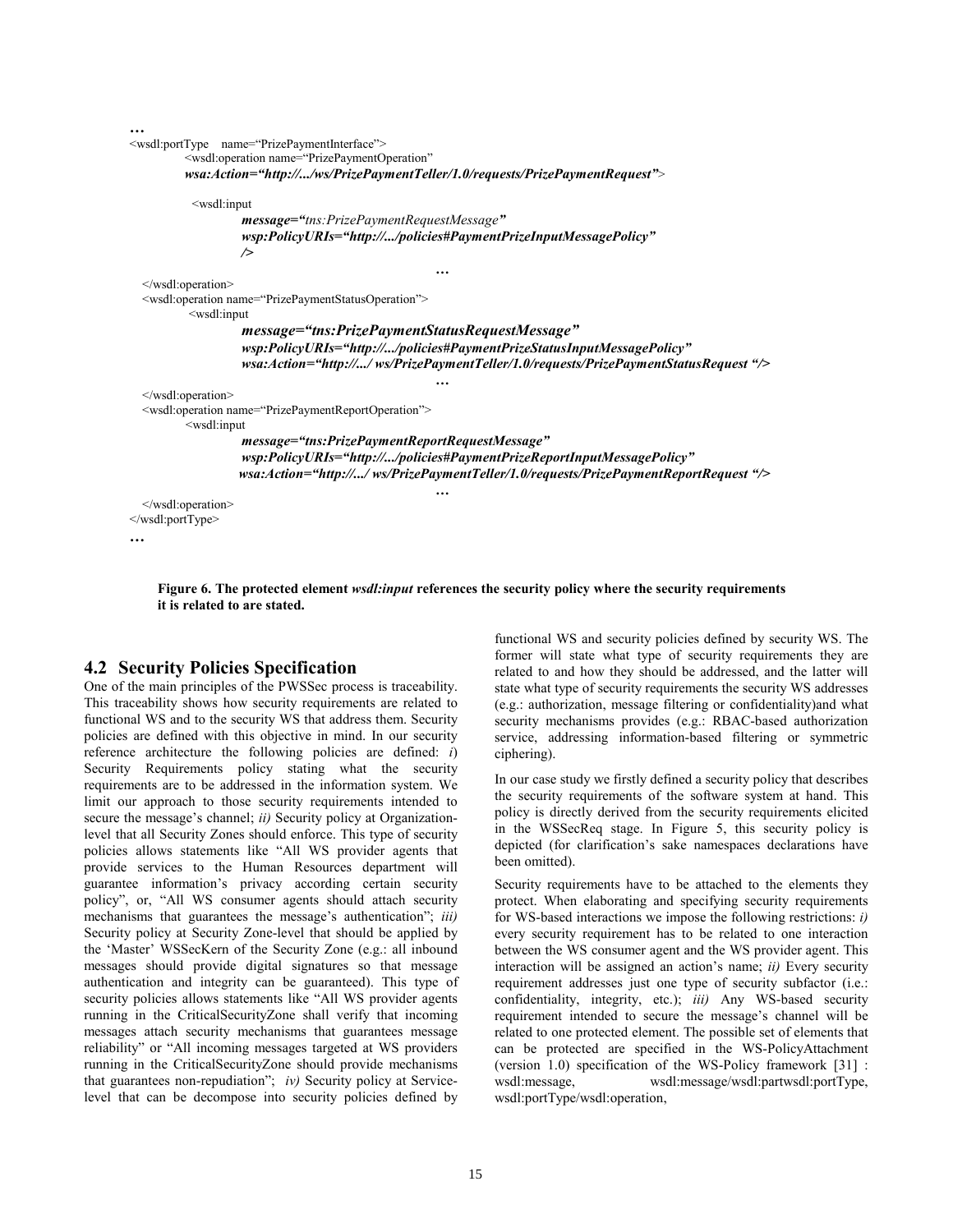```
<?xml version="1.0" encoding="UTF-8"?> 
<wsp:Policy xmlns:wsp="…" xmlns:wsse="..." xmlns:wsu="…"> 
          … 
           <wsp:Policy wsu:Id=" PaymentPrizeInputMessagePolicy "> 
           <SecurityRequirements product="P456"> 
                     <SecurityRequirement> 
                                <SecurityRequirementReference><Id>001013</Id></SecurityRequirementReference> 
                     </SecurityRequirement> 
                     <SecurityRequirement> 
                               <SecurityRequirementReference><Id>001014</Id></SecurityRequirementReference> 
                     </SecurityRequirement> 
                     <SecurityRequirement> 
                                <SecurityRequirementReference><Id>001018</Id></SecurityRequirementReference> 
                     </SecurityRequirement> 
                     <SecurityRequirement> 
                                <SecurityRequirementReference><Id>001019</Id></SecurityRequirementReference> 
                     </SecurityRequirement> 
           </SecurityRequirements> 
</wsp:Policy>
```
#### **Figure 7. This policy shows the security requirements related to the first** *wsdl:input* **protected element included in Figure 6.**

wsdl:portType/wsdl:operation/wsdl:input, wsdl:portType/wsdl:operation/wsdl:output, wsdl:portType/wsdl:operation/wsdl:fault, wsdl:service and wsdl:service/port.

In our case study, the elements being protected correspond with the messages' input operations provided by the *WS-PrizePaymentTeller*. This association between the security requirements and the elements it protects is described in an independent policy. The element to be protected will reference the security policy where the security requirements are stated. In Figure 6, a fragment of this type of the security for the WS-PrizePaymentTeller is presented. It shows how the elements *wsdl:input* include the attribute *wsp:PolicyURIs* referencing the security policy that contains the security requirement they are related to (see Figure 6).

In our case study, we based the definition of the security policies on the 1.0 version (when this article was elaborated version 1.1 had just been delivered) of the WS-SecurityPolicy and WS-PolicyAttachment specifications. Every element in the WSDL description is associated, by means of a Policy URI reference, with its correspondent policy. Given the WSDL (for clarification's sake just portType section is shown) document describing the functional interface offered by the WS-PrizePaymentTeller depicted in Figure 7.

So far, we have defined what the security requirements are and what WSDL protected elements they are related to. Next, a security policy where every security requirement is associated with the security mechanism (s) that should address it is defined. This security policy will be defined from the point of view of the functional WS and will state what security mechanisms should be used for addressing a determined set of security requirements.

 Before deploying the functional WS, the *CriticalSrvZone*'s Administrator registered in the WSSecKern (named *SportGambling-WSSecCriticalSrv*) the last three types of policies and its WSDL file.

In Figure 8, the *SecurityRequirements* elements specify the attribute *type*. The possible set of values of this attribute corresponds with the possible security subfactors or aspects to be taken into account in WS. Thus far we have defined the following potential values: *CommunicationsFiltering*, *CommunicationsIntegrity*, *CommunicationsConfidentiality*, *DataOriginAuthentication* and *ServiceAuthorization*. Every security WS (e.g.: Quality-of-Protection WS) covers just one of these types of security requirements.

# **4.3 Security Architecture Design**

Once the set of security WS has been identified and the security policies have been defined, the next step is to design the security architecture. The elements defined in the security reference architecture should be instantiated and organized.The QoP WS shall be managed by a WSSecKern. This WSSecKern shall run within a Security Zone. So far, no WSSecKern has been defined so we define the Master WSSecKern of the Security Zone where the WS-PrizePaymentTeller will run. In our case study, the WSbased security reference architecture's identified elements are: Security Zone (Name: CriticalSrvZone, Criticality: *HIGH*, Administration: *Role CriticalWSZoneAdmin*); WS Security Kernel: *SportGambling-WSSecCriticalSrv*; WS-based Security Services: *Security XML-based firewall, Message Authentication, Message Integrity, Message Confidentiality and Authorization*; Functional WS: *WS-PrizePaymentTeller*; Security Policy at Organization-level: omitted; Security Policy at Security Zonelevel: omitted; Security Policy at WSSecKern *SportGambling-WSSecCriticalSrv level*: omitted;Security Policy at business WS level: *WS-PrizePaymentTeller*; Security Policy at security WS level: *Quality-of-Protection WS*.

The WSSecKern will know what security WS there exist within its Security Zone and will associate one or more security WS's with one type of security requirement. In our case will associate the QoP WS with the following security requirement types: *CommunicationsIntegrity*, *CommunicationsConfidentiality*, *DataOriginAuthentication.*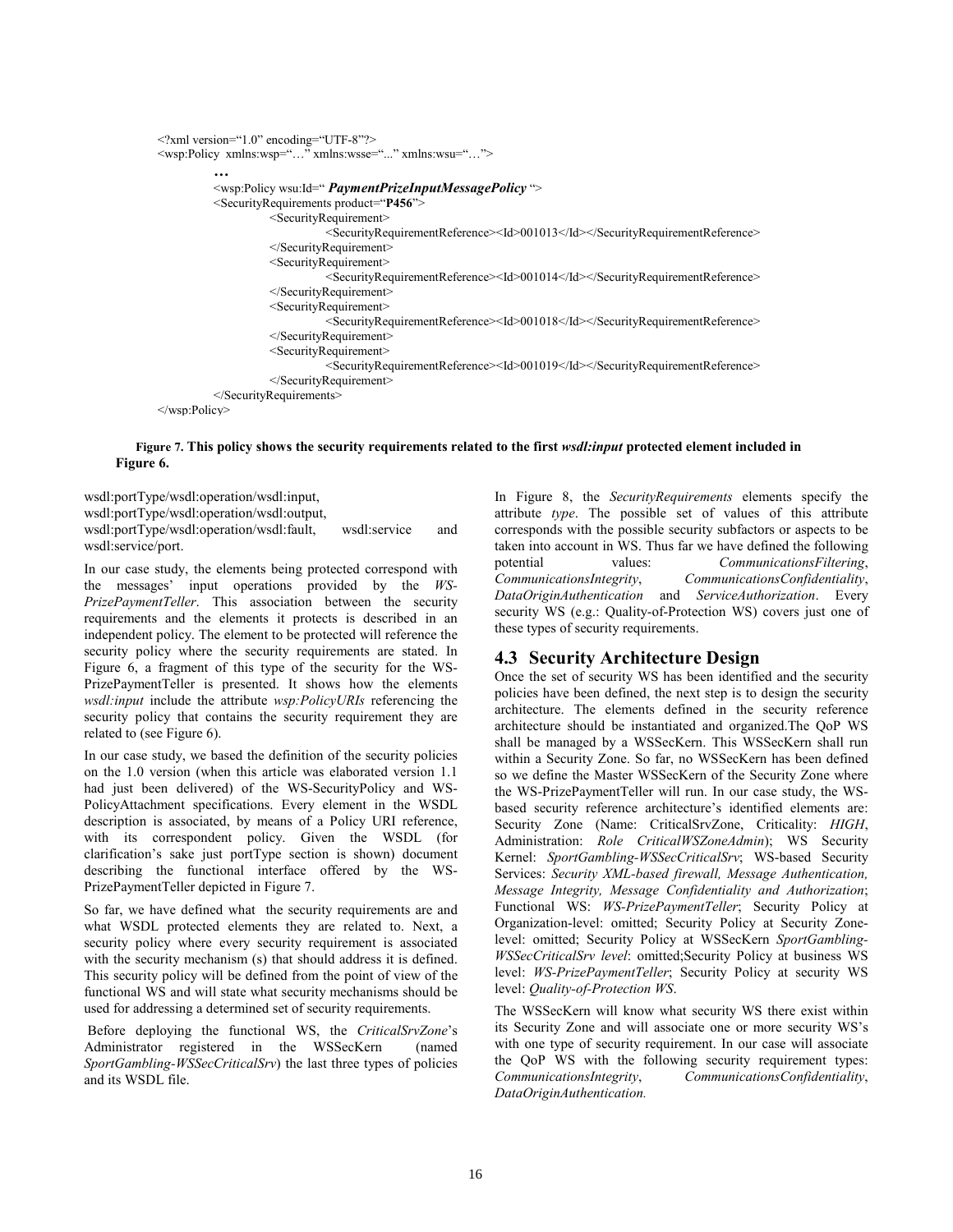```
<wsp:Policy xmlns:wsp="…" wsu:Id="PaymentPrizeRequestSecRequirementSecMech"> 
           <wsp:SpecVersion wsp:Usage="wsp:Required" 
                      URI="http://schemas.xmlsoap.org/ws/2002/07/secext"/> 
          <SecurityRequirements product="P456" type="CommunicationsConfidentiality"> 
                    <SecurityRequirement> 
                               <SecurityRequirementReference><Id>001018</Id></SecurityRequirementReference> 
                     <SecurityMechanism> 
                     <wsse:Confidentiality wsp:Usage="wsp:Required"> 
                                          <wsse:Algorithm Type="wsse:AlgEncryption" 
                                                         URI="http://www.w3.org/2001/04/xmlenc#3des-cbc" /> 
                               <MessageParts>…</MessageParts> 
                     </wsse:Confidentiality> 
                     </SecurityMechanism> 
                     </SecurityRequirement> 
           </SecurityRequirements> 
          <SecurityRequirements product="P456" type="CommunicationsIntegrity">
                     <SecurityRequirement> 
                                <SecurityRequirementReference><Id>001013</Id></SecurityRequirementReference> 
                     </SecurityRequirement> 
                     <SecurityRequirement> 
                               <SecurityRequirementReference><Id>001019</Id></SecurityRequirementReference> 
                     </SecurityRequirement>
                    <wsse:Integrity wsp:Usage="wsp:Required"> 
                     <wsse:Algorithm Type="wsse:AlgCanonicalization" URI="http://www.w3.org/Signature/Drafts/xml-exc-c14n" /> 
                                                                     URI=" http://www.w3.org/2000/09/xmldsig#rsa-sha1" />
                     <wsse:SecurityToken> 
                                          <wsse:TokenType>wsse:UsernameToken</wsse:TokenType> 
                               <wsse:Claims> 
                                                    <wsse:SubjectName MatchType="wsse:Regexp">BankOrg\d{5} 
                                                    </wsse:SubjectName> 
                                          </wsse:Claims> 
                     </wsse:SecurityToken> 
                               <MessageParts>…</MessageParts> 
                    </wsse:Integrity> 
           </SecurityRequirements> 
</wsp:Policy>
```
#### **Figure 8. Security policy specifying the security mechanisms, and their parameters, to be used when addressing the security requirements.**

Although we've omitted it, every WSSecKern in a Security Zone will register the meta-information associated to the security WS it manages. In addition, the Master WSSecKern will register the meta-information of all the WSSecKern, and of their correspondent security WS.

With all the previous information (functional WS's WSDL document and its security policies), the WSSecKern *SportGambling-WSSecCriticalSrv* will create a set of internal tables. When an incoming request targeted at the WS-PrizePaymentTeller is intercepted by the Master WSSecKern it will enforce the Organization-level, the SecurityZone-level and the WSSecKern-level policy in first place. Then, it will enforce the functional WS's security policy at the SOAP request-level. For simplification's sake, we will assume that only the last type of security policy has been defined.

Basically, when the WSSecKern intercepts an incoming request it will execute the following steps (notice that the same steps are applied for outgoing messages): i) The WSSecKern will obtain (see *a]* in Figure 9), the WS-Addressing Action included in the message's SOAP header (this a prerequisite for any incoming message to be allowed); ii) It will check that it supports that action, otherwise returns error; iii) Then, it will obtain the list of security requirements that applies to the request (see *b*) in Figure

9); iv) For every security requirement: a) Determines the security WS (and its responsible WSSecKern) that covers it within the Security Zone (see *d]* in Figure 9); b) Determines the type of WSDL element it protects (see *c]* in Figure 9); c) Fetches the security policy to be sent to the security WS that address that sort of security requirement (column *Parameters* in section *e]* of Figure 9). There could be more than one security policy each applying to different types of WSDL-protected element. The WSSecKern will have to fetch all of them and combine them in order to obtain the final policy [31]; d) Invokes the set of required security WS; e) Forward SOAP message to the ultimate recipient.

# **5. CONCLUSIONS AND FUTURE RESEARCH**

In this paper we have presented the PWSSec process. PWSSec process allows developers to integrate security aspects when developing WS-based information systems from the very beginning of their development life-cycle. We have also introduced the stage WSSecArch of the PWSSec process intended to facilitate the allocation of WS-based security requirements into a WS-based security architecture. This stage defines a WS-based security reference architecture that specifies the set of security artifacts (e.g.: security zones, security WS, security policies, etc.)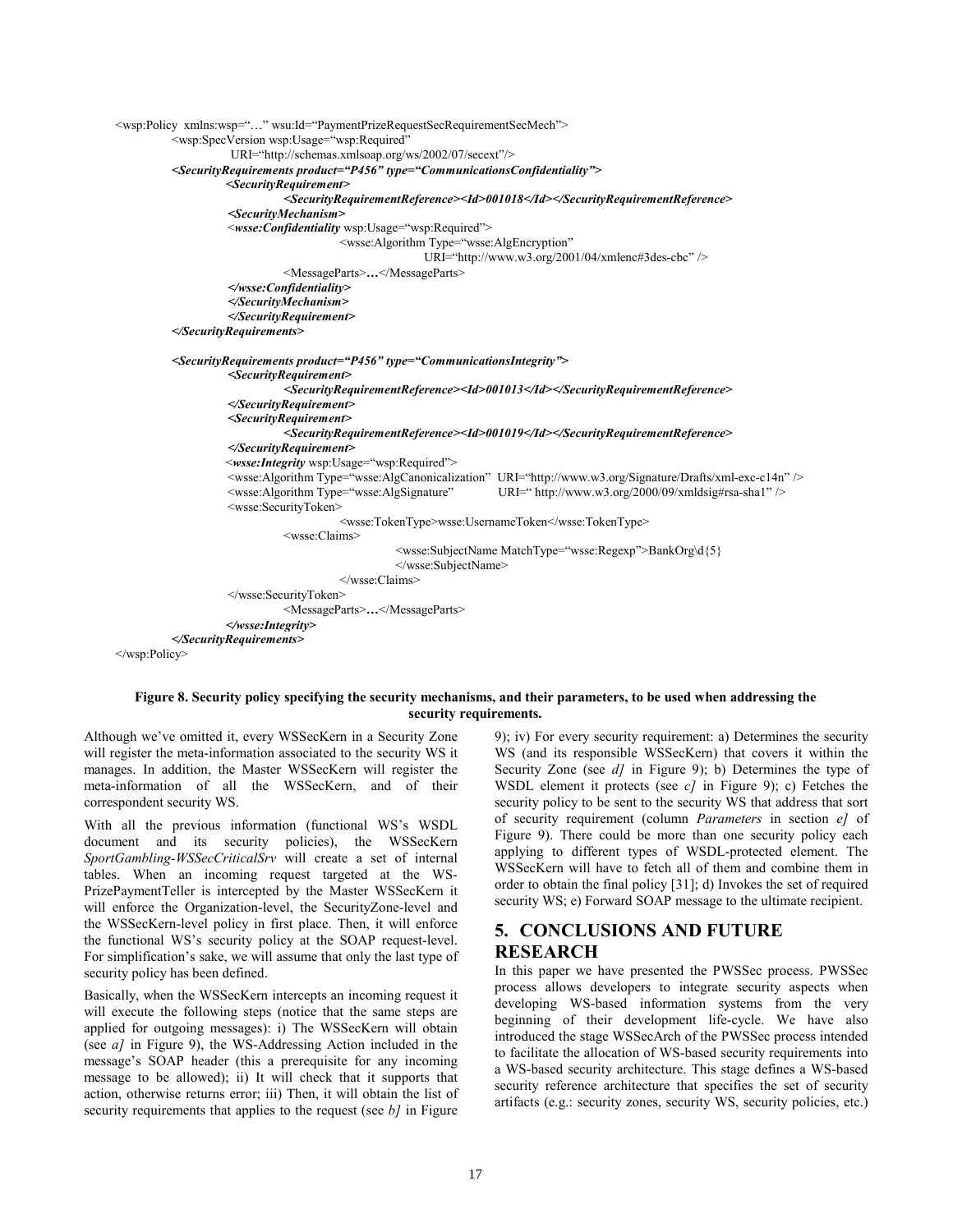| a] Functional WS proxied by the WSSecKern. |  |  |  |  |
|--------------------------------------------|--|--|--|--|
|--------------------------------------------|--|--|--|--|

| <b>WS-Addressing Action Request</b> | <b>Web Service Recipient's</b> | <b>Destination Port</b>                  |
|-------------------------------------|--------------------------------|------------------------------------------|
|                                     | <b>Name</b>                    |                                          |
| http:///PrizePaymentRequest         | WS-PrizePaymentTeller          | <b><wsdl fragment="" port=""></wsdl></b> |
| http:///PrizePaymentStateRequest    | WS-PrizePaymentTeller          | <wsdl fragment="" port=""></wsdl>        |
| http:///PrizePaymentReportRequest   | WS-PrizePaymentTeller          | <wsdl fragment="" port=""></wsdl>        |

#### b] Actions and security requirements associated.

| <b>WS-Addressing Action Request</b> | <b>Product</b> | <b>Security Requirement</b> |
|-------------------------------------|----------------|-----------------------------|
| http:///PrizePaymentRequest         | 456            | 001013                      |
| http:///PrizePaymentRequest         | 456            | 001018                      |
| http:///PrizePaymentRequest         | 456            | 001019                      |

c] Association between security requirements and its protected elements.

| Produc <sup>1</sup> | <b>Security Requirement</b> | Type                                 | <b>Protected Element</b>   |
|---------------------|-----------------------------|--------------------------------------|----------------------------|
|                     |                             |                                      |                            |
| 456                 | 001013                      | DataOriginAuthentication             | //wsdl:portType/wsdl:input |
| 456                 | 001018                      | <i>CommunicationsConfidentiality</i> | //wsdl:portType/wsdl:input |
| 456                 | 001019                      | CommunicationsIntegrity              | //wsdl:portType/wsdl:input |

d] Association between security requirements types and security services that address them.

| <b>Security Requirement Type</b>      | <b>Security</b> | <i><b>Operation</b></i> |
|---------------------------------------|-----------------|-------------------------|
|                                       | <b>Service</b>  |                         |
| DataOriginAuthentication              | OoP             | <b>VerifyProtection</b> |
| <i>Communications Confidentiality</i> | ОoР             | <b>VerifyProtection</b> |
| CommunicationsIntegrity               | ОoР             | <b>VerifyProtection</b> |

e] Security Requirement and Security Policies

| Produc | Security Requirement | <b>Element Protected</b>   | <b>Parameters</b>                           |
|--------|----------------------|----------------------------|---------------------------------------------|
|        |                      |                            |                                             |
| 456    | 001013               | //wsdl:portType/wsdl:input | <security content="" policy="">.</security> |
| 456    | 001018               | //wsdl:portType/wsdl:input | <security content="" policy="">.</security> |
| 456    | 001019               | //wsdl:portType/wsdl:input | <security content="" policy="">.</security> |

**Figure 9. Major internal tables generated by WSSecKern components.**

that should be defined and how they interact. In addition, a case study where the PWSSec process and the WSSecArch are being applied has been presented.

Currently, several research lines are opened. We're refining the security reference architecture from the results obtained from the case study presented in this article. In addition, we're elaborating two more security WS: Security Token Service that abstracts the elements and mechanisms defined in the WS-Trust, XML Key Management System and Secure Assertion Mark-up Language standards; and a WS-based Authorization Service based on XACML standard and several research proposals [3, 5, 15, 16, 23, 32]. A tool that helps in the task of elaborating the security policies is also being studied [28].

#### **6. ACKNOWLEDGMENTS**

This research is part of the following projects: RETISTIC network (TIC2002-12487-E), of Dirección General de Investigación del Ministerio de Ciencia y Tecnología, and DIMENSIONS (PBC-05-012-1), financed by the FEDER and the "Consejería de Ciencia y Tecnología de la Junta de Comunidades de Castilla-La Mancha.

#### **7. REFERENCES**

- [1] C. J. Alberts, S. G. Behrens, R. D. Pethia, and W. R. Wilson, "OCTAVE Framework, Version 1.0", Carnegie Mellon. SEI. CMU/SEI-99-TR-017, September 1999.
- [2] I. Alexander, "Misuse Cases: Use Cases with Hostile Intent", *IEEE Computer Software*, vol. 20, pp. 58-66, 2003.